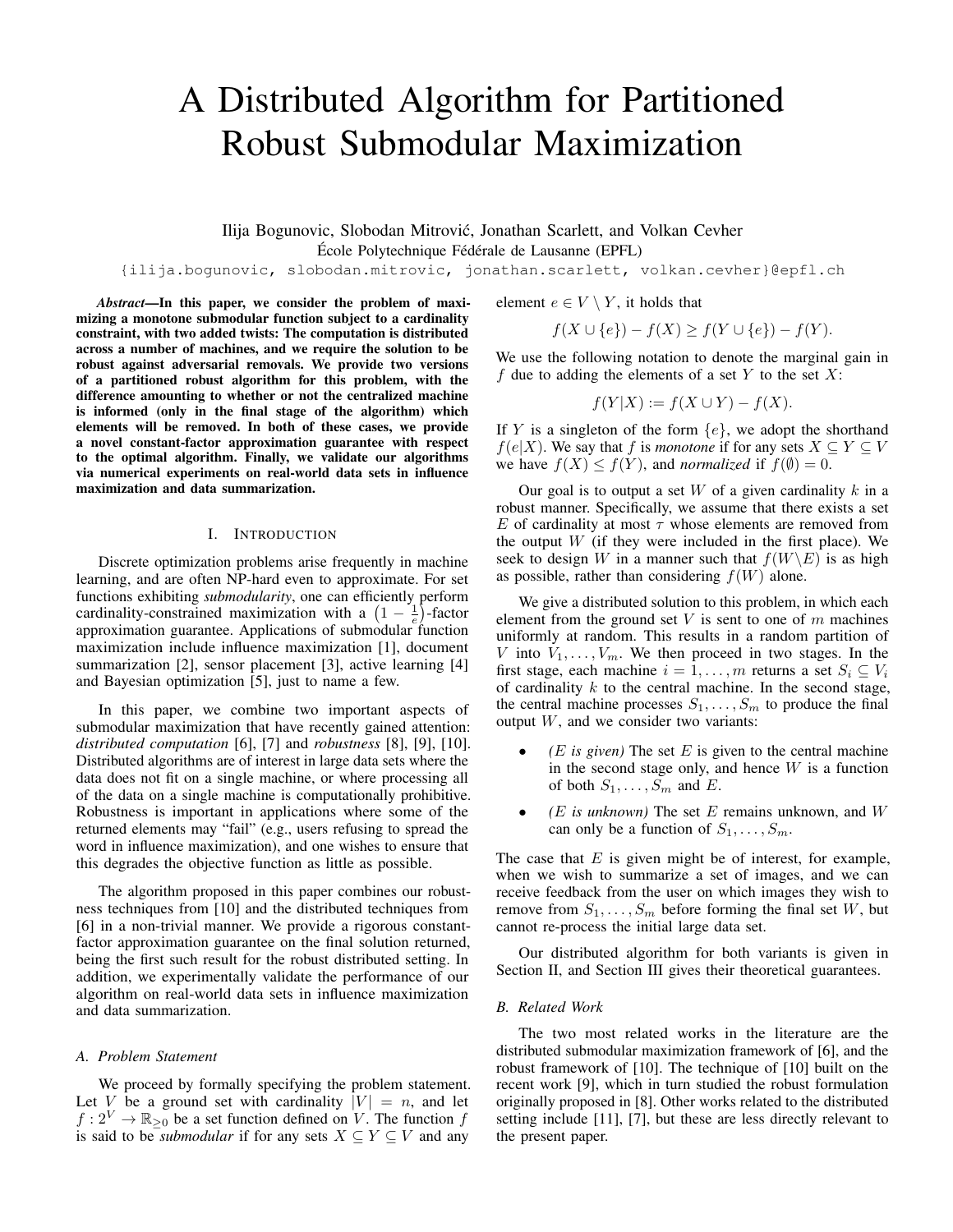## II. D-PRO ALGORITHM

Our distributed algorithm, which we refer to as D-PRO, makes use of the Partitioned Robust (PRO) algorithm recently proposed in [10], shown in Algorithm 1. Here  $\text{GREEDY}(k, V)$ denotes the size- $k$  output the greedy algorithm applied to the set  $V$ ; while alternative subroutines were also considered in [10], in this paper we focus on the greedy subroutine. Note that  $\eta$  is an integer parameter that increases with  $k$  in the theoretical guarantees, but can be set to one in practice.

PRO was shown in [10] to provide rigorous robustness guarantees. However, its computational complexity may be prohibitive for large ground sets, or the ground set may even be too large to store on a single machine. The distributed approach provides a powerful means to circumvent these limitations.

The first stage of D-PRO (performed across the  $m$  machines) is shown in Algorithm 2. Following [6], each machine takes the random subset  $V_i \subseteq V$  and runs the PRO subroutine. Provided that  $m$  is sufficiently large, this is considerably more tractable than running PRO on the entire ground set.

The second stage of D-PRO (done on the central machine) is shown in Algorithm 3. We again use the PRO subroutine, this time restricted to the subset  $\cup_{i=1}^m S_i$ , and denote the output by  $T$ . If the set  $E$  is unknown then we simply return  $T$ , whereas if  $E$  is known then we return the best set among  $(S_1 \setminus E, \ldots, S_m \setminus E, T \setminus E).$ 

Algorithm 1 Partitioned Robust Submodular optimization algorithm (PRO)

**Input:** Set V, parameters  $k, \tau, \eta \in \mathbb{N}_+$ **Output:** Set  $S \subseteq V$  such that  $|S| \leq k$ 1:  $S_0, S_1 \leftarrow \emptyset$ 2: for  $i \leftarrow 0$  to  $\lceil \log \tau \rceil$  do 3: for  $j \leftarrow 1$  to  $\lceil \tau/2^i \rceil$  do 4:  $B_j \leftarrow$  GREEDY $(2^i \eta, V \setminus S_0)$ 5:  $S_0 \leftarrow S_0 \cup B_j$ 6:  $S_1 \leftarrow$  GREEDY $(k - |S_0|, V \setminus S_0)$ 7:  $S \leftarrow S_0 \cup S_1$ 8: return S

Algorithm 2 First stage of the distributed algorithm D-PRO

**Input:** Set V, parameters k,  $\tau$ ,  $\eta$ ,  $m \in \mathbb{N}_+$ 1: Partition V randomly into  $\{V_i\}_{i=1}^m$ 2: for  $i \leftarrow 1$  to m in parallel do 3:  $S_i \leftarrow \text{PRO}(V_i, k, \tau, \eta)$ return  $(S_1, \ldots, S_m)$ 

Algorithm 3 Second stage of D-PRO on the central machine

**Input:** Sets  $(S_1, \dots, S_m)$ , parameters  $k, \tau, \eta \in \mathbb{N}_+$ **Output:** Set  $W \subseteq \bigcup_{i=1}^{m} S_i$  such that  $|W| \leq k$ 1:  $\overline{T} \leftarrow \text{PRO}(\cup_{i=1}^{m} \check{S}_i, \overline{k}, \tau, \eta)$ 2:  $Z = \{S_1, \cdots, S_m, T\}$ 3: if  $E$  is known then 4:  $W \leftarrow \operatorname{argmax}_{S \in Z} f(S \setminus E)$ 5: else 6:  $W \leftarrow T$ 7: return W

*Remark 2.1:* In the case that  $E$  is unknown, an alternative approach would be to return the best set among  $(S_1, \ldots, S_m, T)$ after the *worst-case removal* of  $\tau$  elements. Such an approach would in fact improve the theoretical guarantees (*cf.*, Section III) for this case. However, finding such a worst-case set is an instance of a constrained submodular minimization algorithm, which is NP hard in general. We thus focus on the simpler tractable algorithm that immediately returns T.

## III. THEORETICAL GUARANTEES

In this section, we formally state the robustness guarantees of D-PRO (*cf.*, Algorithms 2 and 3). We note that all of our results are stated and proved only for arbitrary sets E (of cardinality at most  $\tau$ ) that are fixed in advance, and do not depend on the randomness in producing  $V_1, \ldots, V_m$  (e.g., this would be the case if  $E$  was a function of  $W$ ). However, we have observed in the numerical experiments that our algorithm still works well in such cases (*cf.*, Section IV).

## *A. Preliminaries*

**PRO guarantees.** Fix  $E \subseteq V$  with  $|E| \leq \tau$ , and let

$$
\text{OPT}(k-\tau, V \setminus E) = \underset{S \subseteq V \setminus E, |S| = k-\tau}{\text{argmax}} f(S).
$$

With this definition, the main theoretical result from [10] can be restated as follows.<sup>1</sup>

*Theorem 3.1:* For a given budget k and parameters  $2 \leq$  $\tau \leq \frac{k}{5\eta(\log k+2)}$  and  $\eta \geq 4(\log k+1)$ , PRO in Algorithm 1 returns a set  $S$  of size  $k$  such that

$$
f(S \setminus E) \geq \alpha f(OPT(k - \tau, V \setminus E)),
$$

where  $E \subseteq V$  is any set such that  $|E| \leq \tau$ , and

$$
\alpha = \frac{\frac{\eta}{5\lceil \log \tau \rceil + \eta} \left( 1 - e^{-\frac{k - \lceil S_0 \rceil}{k - \tau}} \right)}{1 + \frac{\eta}{5\lceil \log \tau \rceil + \eta} \left( 1 - e^{-\frac{k - \lceil S_0 \rceil}{k - \tau}} \right)}.
$$
(1)

In addition, if  $\tau = o\left(\frac{k}{\eta \log k}\right)$  and  $\eta \ge \log^2 k$ , then we have the following as  $k \to \infty$ :

$$
f(S \setminus E) \ge (0.387 + o(1))f(OPT(k - \tau, V \setminus E).
$$

**Lovász extension.** The Lovász extension  $f^L : [0,1]^V \rightarrow$  $\mathbb{R}_{\geq 0}$  of f is given by

$$
f^{L}(x) = \mathbb{E}_{\lambda \in \mathcal{U}(0,1)}[f(\{i \mid x_{i} \geq \lambda\})],
$$

where  $U(0, 1)$  denotes the uniform distribution on [0, 1]. Due to the submodularity of f, the Lovász extension  $f^L(x)$  satisfies the following two properties [6]:

- $\binom{1}{2}$ L is convex, and  $f^L(c\mathbf{x}) \geq cf^L(\mathbf{x})$  for  $c \in [0,1]$ ;
- 2) For all  $S \subseteq V$ ,  $f^L(1_S) = f(S)$ , where  $1_S$  is a vector of size  $|\overline{V}|$  equaling one at all entries i such that  $v_i \in S$ , and zero at all other entries.

<sup>&</sup>lt;sup>1</sup>This result is slightly stronger than that stated in [10], but the proof therein can be viewed as first deriving this stronger result and then weakening it.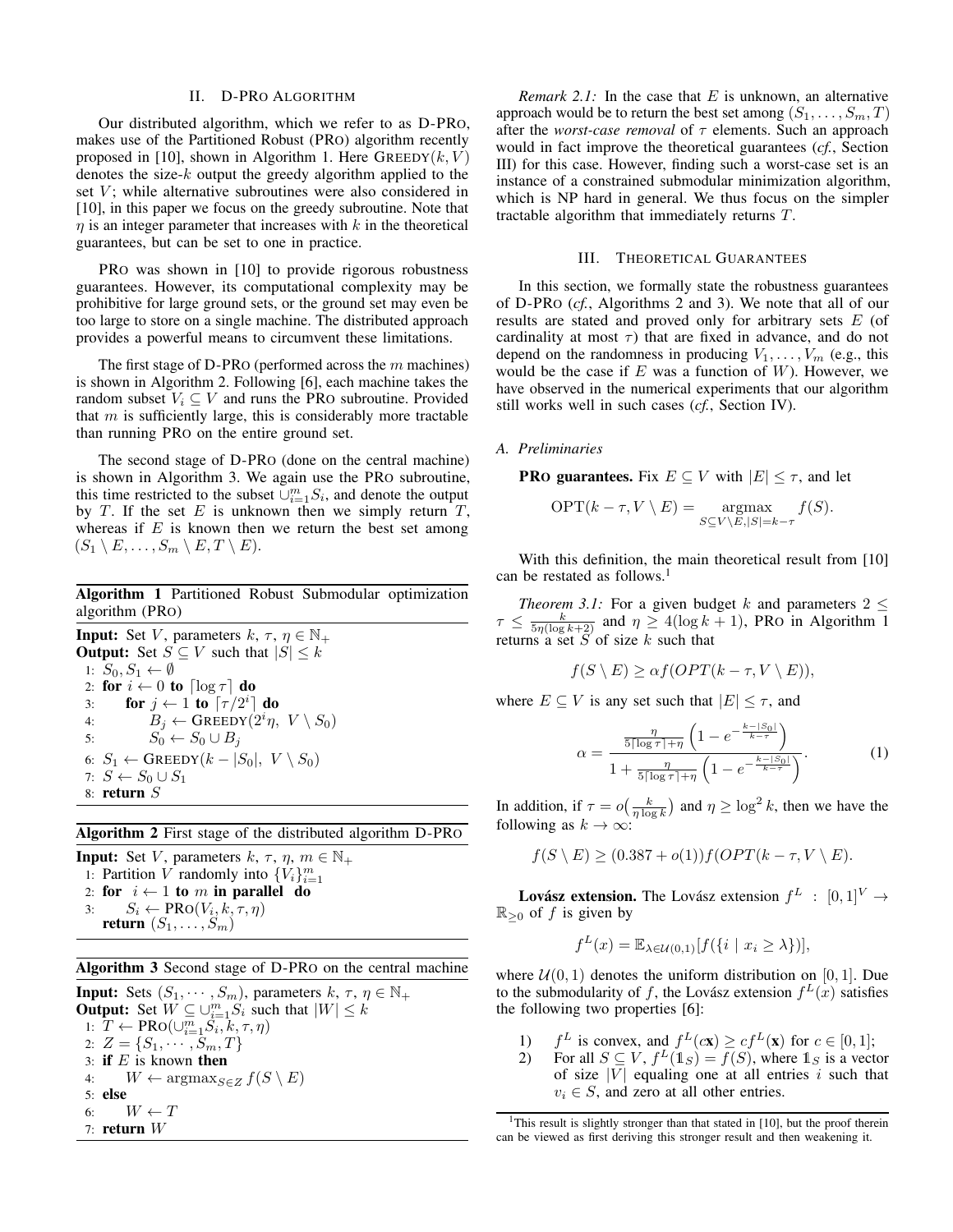## *B. Auxiliary lemmas*

Let  $E \subseteq V$  be any fixed set such that  $|E| \leq \tau$ , and let OPT( $k - \tau$ ,  $V \setminus E$ ) denote the optimal set of size  $k - \tau$  on the ground set  $V \setminus E$ . Recall that each item is sent to a single machine i chosen uniformly from  $\{1, \ldots, m\}$ , and that  $V_i$ denotes the resulting random subset of  $V$  for machine  $i$ . We define  $p_v$  to be the probability that an item  $v \in \text{OPT}(k \tau, V \setminus E$ ) is selected by PRO if it is added to the set  $V_i$  (by symmetry, *i* can be any value in  $\{1, \ldots, m\}$  here):

$$
p_v = \Pr(v \in \text{PRO}(V_i \cup \{v\})).\tag{2}
$$

Moreover, let **p** denote a vector of size |V| equaling  $p_v$  and the entries corresponding to  $v \in \text{OPT}(k - \tau, V \setminus E)$ , and zero at all other entries.

The following two lemmas are key to our analysis, lower bounding the expectations  $\mathbb{E}[f(S_i \setminus E)]$  (for every  $i \in \{1, \ldots, m\}$  and  $\mathbb{E}[f(T \setminus E)]$  respectively.

Lemma 3.2: 
$$
\mathbb{E}[f(S_i \setminus E)] \ge \alpha f^L(\mathbb{1}_{\text{OPT}(k-\tau,V \setminus E)} - \mathbf{p}).
$$
  
\n*Proof:* Let  
\n $O_i = \{v \in \text{OPT}(k - \eta, V \setminus E) : v \notin \text{PRO}(V_i \cup \{v\})\},$ 

be the set of omitted items for machine  $i$ . We claim that

$$
PRO(V_i) = PRO(V_i \cup O_i), \tag{3}
$$

and that more generally, if several elements remain unchosen by PRO when individually added to the ground set, then adding all such elements to the ground set does not affect the output. This property is inherited directly from the analogous property of GREEDY, as used in [6]. We remark that it may not hold for variations of PRO that use a non-greedy subroutine [10].

Using the above, we write

$$
f(S_i \setminus E) \geq \alpha f(\text{OPT}(k - \tau, (V_i \cup O_i) \setminus E))
$$
  
\n
$$
\geq \alpha f(\text{OPT}(k - \tau, O_i \setminus E))
$$
  
\n
$$
= \alpha f(\text{OPT}(k - \tau, O_i))
$$
  
\n
$$
= \alpha f(O_i), \tag{4}
$$

where the first line follows from Theorem 3.1 and (3), the second line uses monotonicity, the third line follows since  $O_i$ contains no items from  $E$  by definition, and the last line from the fact that  $|O_i| \leq k - \tau$ .

For each element  $v \in \text{OPT}(k - \tau, V \setminus E)$ , we have  $\Pr[v \in$  $O_i$  = 1 –  $p_v$ , and hence

$$
\mathbb{E}[\mathbb{1}_{O_i}] = \mathbb{1}_{\text{OPT}(k-\tau, V \setminus E)} - \mathbf{p}.\tag{5}
$$

Finally, we weaken (4) as follows:

$$
\mathbb{E}[f(S_i \setminus E)] \ge \alpha \mathbb{E}[f(O_i)]
$$
  
=  $\alpha \mathbb{E}[f^L(\mathbf{1}_{O_i})]$   
 $\ge \alpha f^L(\mathbb{E}[\mathbf{1}_{O_i}])$   
=  $\alpha f^L(\mathbf{1}_{\text{OPT}(k-\tau, V \setminus E)} - \mathbf{p}),$  (6)

where the second line follows from the second property of Lovász extension, the third line follows from Jensen's inequality, and the last line follows from (5).

Lemma 3.3: 
$$
\mathbb{E}[f(T \setminus E)] \geq \alpha f^L(\mathbf{p}).
$$

*Proof:* Let  $D = \bigcup_{i=1}^{m} S_i$ . From Theorem 3.1, we have

$$
f(T \setminus E) \geq \alpha f(\text{OPT}(k - \tau, D \setminus E))
$$
  
 
$$
\geq \alpha f(D \cap \text{OPT}(k - \tau, V \setminus E)),
$$
 (7)

where the last line follows since  $D \cap \text{OPT}(k - \tau, V \setminus E)$  is a subset of  $D \ E$  of size at most  $k - \tau$ .

Next, we have for any  $v \in \text{OPT}(k - \tau, V \setminus E)$  that  $Pr(v \in D \cap OPT(k - \tau, V \setminus E)) = p_v$ , and consequently

$$
\mathbb{E}\left[\mathbb{1}_{D\cap\text{OPT}(k-\tau,V\setminus E)}\right] = \mathbf{p}.\tag{8}
$$

 $\blacksquare$ 

Finally, continuing with (7), we obtain

$$
\mathbb{E}\left[f(T\setminus E)\right] \n\geq \alpha \mathbb{E}\left[f(D \cap \text{OPT}(k-\tau, V \setminus E))\right] \n= \alpha \mathbb{E}\left[f^L\left(\mathbb{1}_{D \cap \text{OPT}(k-\tau, V \setminus E)}\right)\right] \n\geq \alpha f^L\left(\mathbb{E}\left[\mathbb{1}_{D \cap \text{OPT}(k-\tau, V \setminus E)}\right]\right) \n= \alpha f^L(\mathbf{p}),
$$
\n(9)

where he third line follows from the second property of the Lovász extension, the fourth line follows from the convexity of  $f^L$ , and the last line follows from (8).

## *C. Statement of main result*

With the above preliminaries and lemmas in place, we are now in a position to state our main result.

*Theorem 3.4:* For any monotone submodular function f with  $f(\emptyset) = 0$ , and any parameters k,  $\eta \ge 4(\log k + 1)$  and  $2 \leq \tau \leq \frac{k}{5\eta(\log k + 2)}$ , the algorithm D-PRO returns a set W satisfying the following:

(i) In the case that  $E$  is given, we have

$$
\mathbb{E}[f(W \setminus E)] \ge \frac{1}{2} \alpha f \left( \text{OPT}(k - \tau, V \setminus E) \right);
$$

(ii) In the case  $E$  is unknown, we have

$$
\mathbb{E}[f(W \setminus E)] \ge \frac{\alpha^2 (1 - \frac{\tau}{k})}{2} f(\text{OPT}(k - \tau, V \setminus E)),
$$

where  $\alpha$  is given in (1). In addition, if  $\tau \in o\left(\frac{k}{\eta \log k}\right)$  and  $\eta \geq \log^2 k$ , then as  $k \to \infty$ , the asymptotic approximation factor becomes  $\frac{\alpha_{\infty}}{2}$  and  $\frac{\alpha_{\infty}^2}{2}$  for the first and second case respectively, where  $\alpha_{\infty} \geq 0.387$ .

*Proof:* Case 1: From Lemmas 3.2 and 3.3, we have  $\mathbb{E}[\check{f}(W \setminus E)] \geq \alpha f^{L}(\mathbf{p})$  and  $\mathbb{E}[f(W \setminus E)] \geq$  $\alpha f^L$  ( $\mathbb{1}_{\text{OPT}(k-\tau, V \setminus E)}$  – p). Combining these, we obtain

$$
\mathbb{E}[f(W \setminus E)] \ge \frac{1}{2} \alpha \left( f^{L}(\mathbf{p}) + f^{L} \left( \mathbb{1}_{\text{OPT}(k-\tau, V \setminus E)} - \mathbf{p} \right) \right)
$$
  
\n
$$
\ge \frac{1}{2} \alpha f^{L} \left( \mathbb{1}_{\text{OPT}(k-\tau, V \setminus E)} \right)
$$
  
\n
$$
= \frac{1}{2} \alpha f \left( \text{OPT}(k-\tau, V \setminus E) \right),
$$

where the second line follows from Jensen's inequality, and the third line uses the second Lovász property.

**Case 2:** From Lemmas 3.2 and 3.3, we have  $\mathbb{E}[f(T \setminus E)] \ge$  $\alpha f^{L}(\mathbf{p})$  and  $\mathbb{E}[f(S_i \setminus E)] \geq \alpha f^{L} (\mathbb{1}_{\text{OPT}(k-\eta,V \setminus E)} \setminus \mathbf{p})$ . We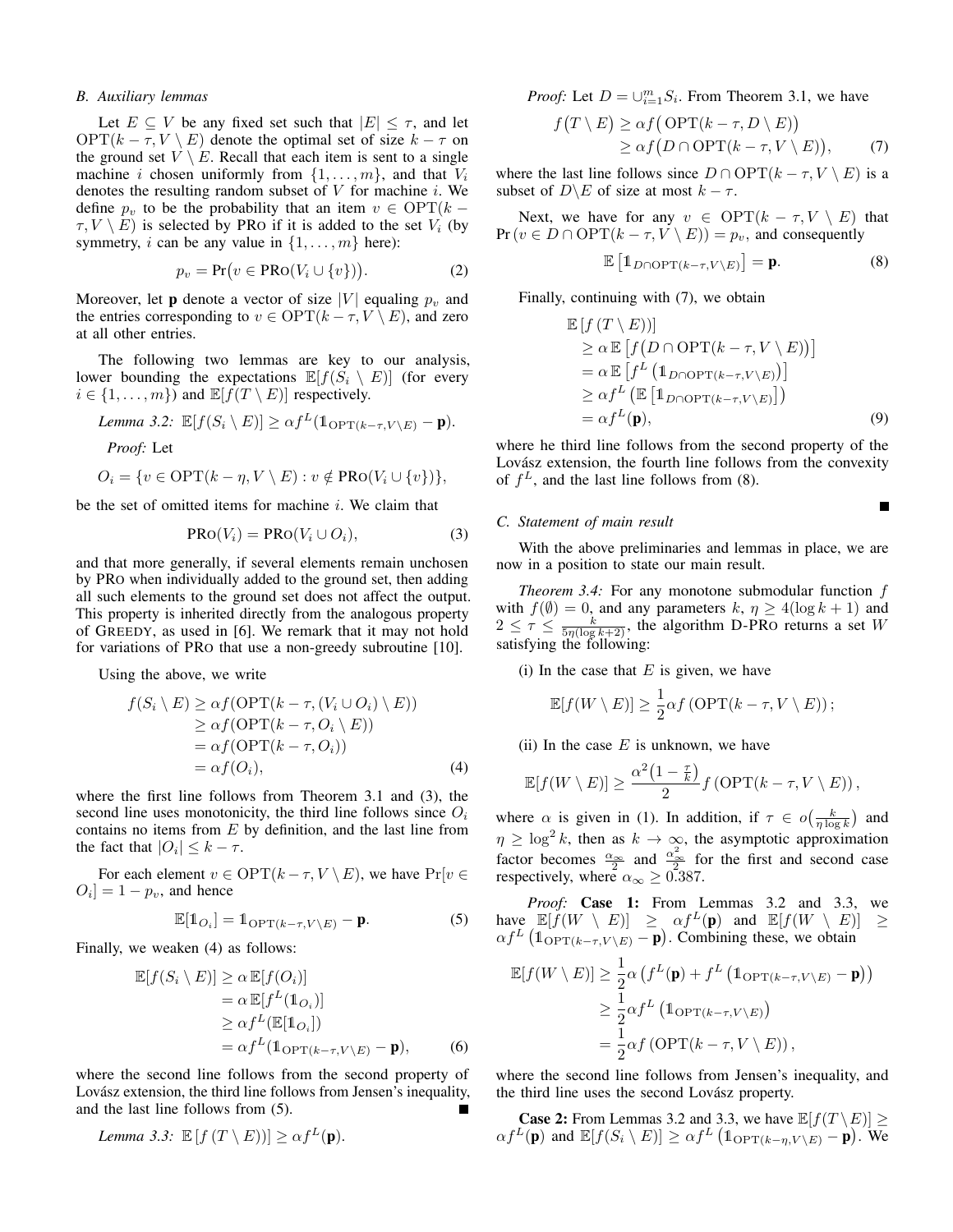

Fig. 1: Comparisons of the D-PRO algorithm, and the existing distributed algorithm of [6] designed for the non-robust setting.

also have  $\mathbb{E}[f(T \setminus E)] \ge \alpha(1 - \frac{\tau}{k}) \mathbb{E}[f(S_i \setminus E)]$ , which follows from Theorem 3.1 and the fact that the optimal size- $(k - \tau)$  set has an objective function within a factor  $\frac{k-\tau}{k}$  of the optimal size-k set by submodularity and monotonicity (note that  $|S_i\setminus E|$ can take any value in  $\{k - \tau, \ldots, k\}$ .

Combining these observations, we have

$$
\mathbb{E}[f(T \setminus E)]
$$
  
\n
$$
\geq \frac{\alpha(1 - \frac{\tau}{k})}{2} \left( f^{L}(\mathbf{p}) + \alpha f^{L} \left( \mathbb{1}_{\text{OPT}(k-\tau,V \setminus E)} - \mathbf{p} \right) \right)
$$
  
\n
$$
= \frac{\alpha^{2} (1 - \frac{\tau}{k})}{2} f \left( \text{OPT}(k - \tau, V \setminus E) \right)
$$

by analogous arguments to Case 1.

## IV. EXPERIMENTS

In this section, we validate our algorithm in two contexts consisting of a non-negative, monotone, and submodular objective function. We focus on the case of unknown  $E$ . We first introduce the problems, objective functions, and data sets.

Dominating set problem. The dominating set problem arises as a simple example of influence maximization, where a graph specifies influence relations among a set nodes, and the goal is to select a subset of nodes such that the total influence is as high as possible. More formally, we fix a graph  $G = (V, F)$ , where  $V$  denotes the set of nodes and  $F$  denotes the set of edges. Letting  $\mathcal{N}(S)$  denote the neighbors of the nodes in  $S \subset V$ , the goal is to find a set of nodes S of size k that maximizes the following objective function:

$$
\min_{|E| \le \tau} |(S \setminus E) \cup \mathcal{N}(S \setminus E)|. \tag{10}
$$

We consider the EGO-TWITTER dataset that consists of 973 social circles from Twitter, used previously in [12]. These form a directed graph with 81306 nodes and 1768149 edges.

Exemplar based clustering. Exemplar based clustering provides a powerful means for finding a representative subset from a much larger set (e.g., image summarization). The goal is to find a set of items  $S$  of size  $k$  that maximize the following:

$$
\min_{|E| \le \tau} f(\{e_0\}) - f((S \setminus E) \cup \{e_0\}).\tag{11}
$$

Here we use  $e_0$  to denote a reference element,  $f(S)$  =  $\frac{1}{|V|} \sum_{v \in V} \min_{s \in S} d(s, v)$  is the k-medoid loss function, and  $d(s, v)$  measures the dissimilarity between images s and v.

For this problem, we consider TINY10K dataset of size 10k [13], consisting of images each represented as a 3072 dimensional vector. We use  $d(s, v) = \int |s - v|^2$ , and let the

reference element  $e_0$  be the zero vector. Moreover, we shift and scale each vector to have zero mean and unit variance.

Experimental setup. In the following, the distributed algorithm of [6] (which is not targeted at achieving robustness) is referred to as RAND-GREEDI. We compare the robustness of the solution produced by our algorithm against the one produced by RAND-GREEDI.

Given a solution set  $S$  of size  $k$ , we measure the performance in terms of the minimum objective value upon the removal of  $\tau$  elements, i.e.  $f(S \setminus E)$  with  $|E| = \tau$ . Unfortunately, for a given solution set  $S$ , finding the worst-case set  $E$ (i.e., the optimal adversary) is an instance of the submodular minimization problem with a cardinality constraint, which is known to be NP-hard with polynomial approximation factors [14]. Hence, implementing the optimal adversary appears to be computationally challenging.

However, as was observed in [10], the *greedy adversary*, which iteratively removes elements to reduce the objective value as much as possible, behaves in a nearly identical manner to the optimal adversary for the data sets under consideration. Hence, we adopt the greedy adversary in our experiments, as it is easy to implement efficiently.

In Figures 1 (a)–(b), we show how the objective value changes as we increase the number of removed elements, for both the EGO-TWITTER and TINY10K datasets. Here,  $k$  is fixed and set to 100. Our algorithm is run with  $\tau = 10$ , i.e. as if 10 elements were to be removed. However, in both experiments, we also consider the performance when an even larger number of elements is removed – up to 50. We can observe that for a small number of removals, RAND-GREEDI outperforms our algorithm; this is because D-PRO stores "redundant" items in order to ensure robustness. On the other hand, as the number of removals increases, D-PRO outperforms RAND-GREEDI.

In Figure 1  $(c)$ – $(d)$ , we vary the size of the returned set k while the number of removed elements is set to  $\tau = k/2$ , for both the EGO-TWITTER and TINY10K datasets. In our algorithm, we set  $\tau = k/8$ , so that we under-estimate the true number of removals. In both experiments, D-PRO dominates RAND-GREEDI for all values of  $k$  considered, often with a significant gap between the two.

## ACKNOWLEDGMENT

This work was supported in part by the European Commission under Grant ERC Future Proof, SNF 200021-146750 and SNF CRSII2-147633, and the 'EPFL Fellows' program (Horizon2020 grant 665667).